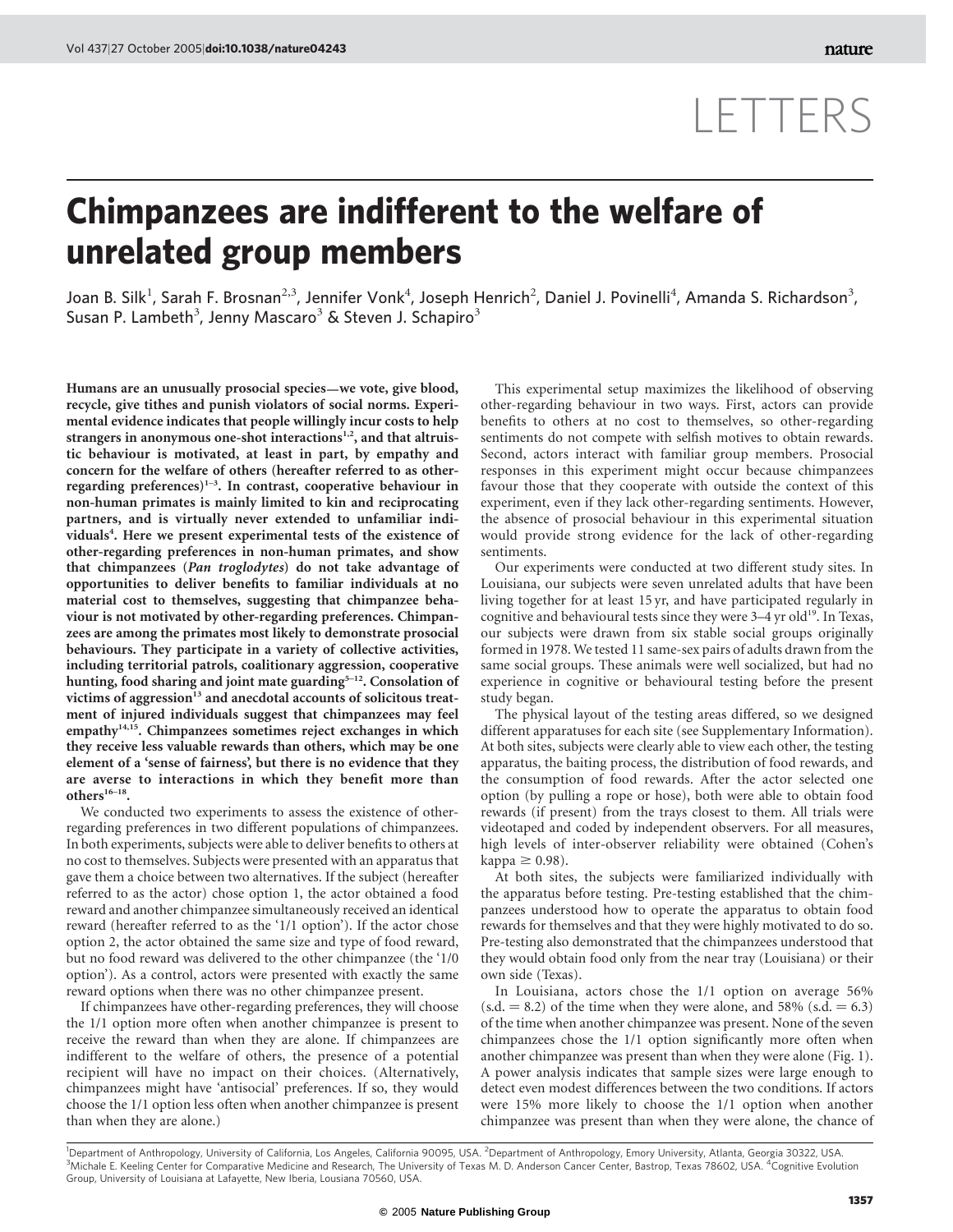failing to detect a difference of this magnitude in any of the subjects is just 3.5%.

Multivariate analyses of the Louisiana data set indicate that the likelihood of choosing the 1/1 option was more strongly influenced by the position of the 1/1 option than by the presence of another chimpanzee (Table 1). The odds ratios indicate that actors were 95% more likely to choose the 1/1 option when it was presented on the right side than on the left side of the apparatus ( $P < 0.001$ ). In contrast, the presence of another chimpanzee increased the chance of choosing the 1/1 option by only 11% ( $P < 0.580$ ). The chimpanzees were more likely to choose the 1/1 option as the experiment progressed, but this increase was not influenced by the presence of another chimpanzee, and the interaction between trial block and condition (partner present/absent) was nonsignificant (see Supplementary Table 6).

In Texas, not all subjects responded on every trial and not all subjects completed all sessions. Therefore, we computed the proportion of 1/1 choices by dividing the number of 1/1 choices by the total number of responses. On average, actors chose the 1/1 option 48% of the time (s.d.  $= 7.2$ ) when they were alone and 48% of the time (s.d.  $= 16.7$ ) when another chimpanzee was present. None of the actors chose the 1/1 option significantly more often when another chimpanzee was present than when they were alone (Fig. 2). The chance of failing to detect a 15% difference between the partner present and partner absent conditions in any of these subjects is just 0.2%. (When we combine subjects from both sites, the chance that we would fail to detect at least one prosocial chimpanzee is only  $0.006\%$ )

Again, the likelihood of choosing the 1/1 option was more strongly affected by the actors position than by the presence of another chimpanzee in the adjoining enclosure. The probability of choosing the 1/1 option was 56% greater when the 1/1 option was positioned in the upper tray than the lower tray  $(P < 0.001)$ , whereas the presence of a potential recipient increased the probability of choosing the 1/1 option by only 11% ( $P < 0.40$ ). There was no significant change in the likelihood of choosing the 1/1 option across sessions.

In trials in which only one tray was baited on the actor's side (1/0 or 1/1), actors chose the option that provided food to themselves on 92% (105 out of 114; 94 no response) of all trials when they were alone and 94% (106 out of 113; 79 no response) of all trials when another chimpanzee was present. Thus, actors were attending closely



Figure 1 | Proportion of 1/1 choices made by Louisiana subjects. Black bars represent sessions in which the subject was alone. White bars represent sessions in which another chimpanzee was present in the opposite enclosure. All subjects completed 36 single trial sessions for each condition. None of the subjects chose the 1/1 option significantly more often when another chimpanzee was present than when they were alone (Fisher's exact test: APO,  $P = 0.809$ ; KAR,  $P = 1.000$ ; CAN,  $P = 0.627$ ; JAD,  $P = 0.479$ ; BRA,  $P = 1.000$ , MEG,  $P = 0.479$ ; MIN,  $P = 1.000$ ).

Table 1 | Factors that influence the likelihood of choosing the 1/1 option

| Parameter*  | Estimate | Standard<br>error | $t$ -ratio | P-value | Odds<br>ratio | 95% bounds |       |
|-------------|----------|-------------------|------------|---------|---------------|------------|-------|
|             |          |                   |            |         |               | Upper      | Lower |
| Louisiana   |          |                   |            |         |               |            |       |
| Condition   | 0.102    | 0.185             | 0.553      | 0.580   | 1.107         | 1.590      | 0.771 |
| Position    | 0.666    | 0.185             | 3.602      | < 0.001 | 1.946         | 2.796      | 1.355 |
| Trial block | 0117     | 0.054             | 2.162      | 0.031   | 1.124         | 1 2 5 1    | 1.011 |
| Texas       |          |                   |            |         |               |            |       |
| Condition   | 0.108    | 0.128             | 0.844      | 0.398   | 1.114         | 1.431      | 0.867 |
| Position    | 0.445    | 0.125             | 3.572      | < 0.001 | 1.561         | 1.993      | 1.223 |
| Session     | $-0.006$ | 0.024             | $-0.250$   | 0.803   | 0.994         | 1.041      | 0.949 |

\*The two logistic regression models include dummy variables for individuals as predictors, in addition to the predictor variables shown (see Supplementary Information for details). Variables are coded so that the odds ratios would exceed 1 for condition if actors were more likely to choose the 1/1 option when a potential recipient was present than when they were alone. Position was coded so that odds ratios  $>1$  indicate that actors were more likely to choose the 1/1 option when it was positioned on the right side (Louisiana) or the top tray (Texas) of the apparatus. Finally, odds ratios for trial block (in Louisiana) and session (Texas) would exceed 1 if actors were more likely to choose the 1/1 option as the experiment progressed.

to the distribution of payoffs for themselves, not picking options at random.

It is possible that the chimpanzees in our experiments understood how to obtain food for themselves but not that they were responsible for delivering rewards to the chimpanzee in the adjoining enclosure. Several factors mitigate against this alternative. Chimpanzees are adept at manipulating push/pull apparatuses like the one used in Louisiana, and understand the necessity of their actions in generating contingent effects<sup>20</sup>. The bar-pull apparatus used in Texas was similar to apparatuses that have been widely used in studies of contingent cooperation and mutualism in non-human primates $2^{1-24}$ . Actors and potential recipients could see and hear each other at both sites, and actors had many opportunities to watch recipients consume food rewards after they chosen the 1/1 option. In Louisiana, all subjects participated in the experiment as both actors and potential recipients. Potential recipients sometimes displayed begging gestures, suggesting that they had some understanding of the actor's role in delivering rewards to them. Finally, results of a second set of experiments using an entirely different apparatus (in Louisiana) and slightly different protocol (in Texas) generated results very similar to the ones reported here.



Figure 2 | Proportion of 1/1 choices made by Texas subjects. Values were obtained by dividing the number of 1/1 choices by the total number of 1/1 and 1/0 responses. Conventions as in Fig. 1. The first five subjects completed all sessions and responded on 69–99% of all trials. The next three subjects completed all sessions, but responded on only 18–27% of trials. MO never chose the 1/1 option when a potential recipient was present. The last three subjects did not complete all sessions, but responded on 71–88% of all trials that they began. None of the subjects chose the 1/1 option significantly more often when another chimpanzee was present than when they were alone (Fisher's exact test: PE,  $P = 1.00$ ; KA,  $P = 0.868$ ; KE,  $P = 0.491$ ; HA,  $P = 0.596$ ; CO,  $P = 0.704$ ; HU,  $P = 1.000$ ; MO,  $P = 0.271$ ; MA,  $P = 1.000$ ; JE,  $P = 0.237$ ; PU,  $P = 0.539$ ; SA,  $P = 0.823$ ).